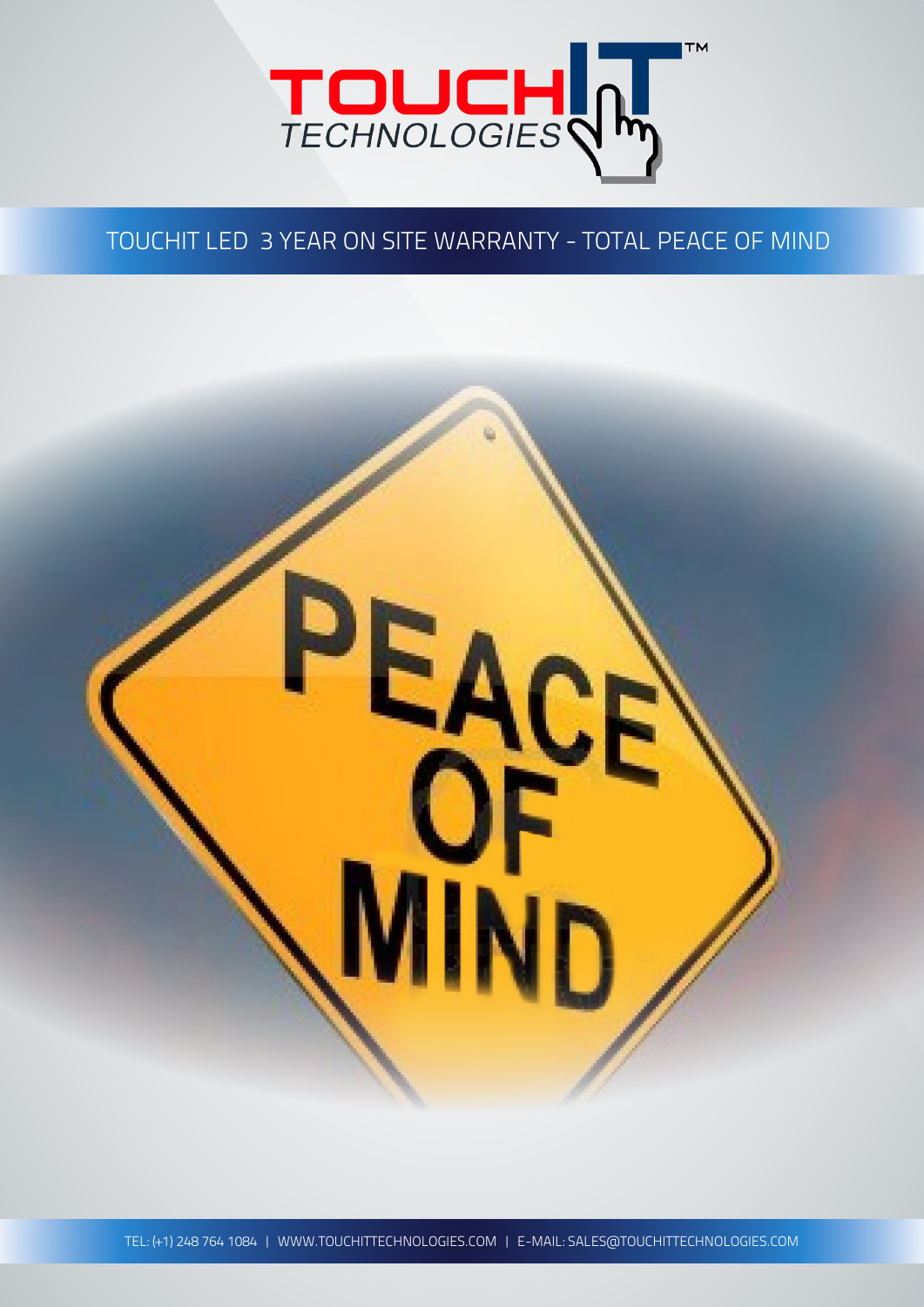# 3 YEAR ON SITE WARANTY

#### Scope of Warranty

TouchIT Technologies will provide break-fix repairs for TouchIT LED range of products including the Fusion at a customer's location in Continental USA, Canada and Australia.

TouchIT Technologies will be responsible for de-attaching LED from wall/stand, swapping out bad parts with working ones, re-assembling and hooking LED back onto wall bracket. TouchIT Technologies will test to ensure unit is in good working order.

#### Assumptions

- TouchIT Technologies is responsible for sending replacement parts to end-user location in advance
- On-site technicians do not fault find, they replace parts. Diagnosis of a problem will be done over the phone/ email by TouchIT Technologies before a site visit takes place.
- For units over 46 inches, End-customer is responsible for providing a "helper" for de-installation and re-installation of LED when needed. (Lifting the LED unit)
- TouchIT will provide first level over the phone technical support to qualify if an onsite technician is needed.
- Response time for repair is on average 48 hours after receiving confirmation that parts are at customer site.
- TouchIT Technologies will require the following information from the customer to get a service call started

Site contact name, company name, address, and telephone number

• TouchIT Technologies is not responsible for any damages caused during repair.

### The Process

- 1. Customer contacts TouchIT Technologies via phone, email, web-support to report a problem.
- 2. TouchIT Technologies in conjunction with the customer will diagnose the problem and which parts are required to be repaired.
- 3. TouchIT Technologies will despatch the replacement parts to the customer directly.
- 4. Once parts have been received, TouchIT Technologies, or its agent will contact the customer to arrange a time for the repair / part replacement to take place.
- 5. On site repair takes place.

This process from start to finsh should take 1 week or less.

Warranty is valid for 3 years from date of purchase.